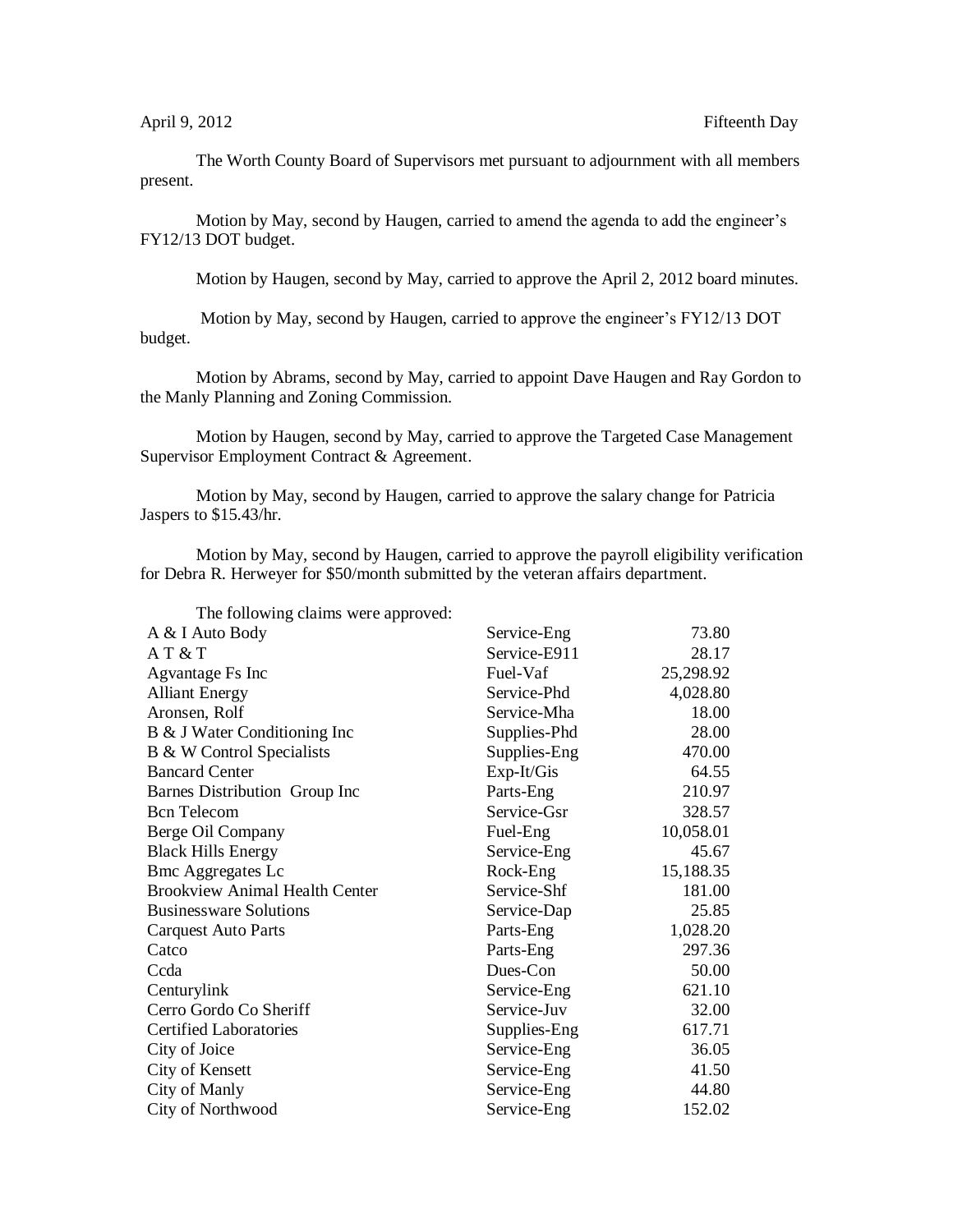| Clia Laboratory Program             | Service-Phd      | 150.00    |
|-------------------------------------|------------------|-----------|
| Curtis, Heather                     | Mileage-Mha      | 114.33    |
| Dave Syverson Inc                   | Parts-Eng        | 149.65    |
| Des Moines Stamp Mfg Co             | Supplies-Aud     | 27.50     |
| Division of Labor-Elevator Saf      | Service-Gsr      | 125.00    |
| <b>Electronic Engineering</b>       | Service-Shf      | 1,290.20  |
| <b>Electronic Specialties</b>       | Rent-Eng         | 110.00    |
| Falkstone Llc                       | Rock-Eng         | 147.39    |
| <b>Fastenal Company</b>             | Supplies-Eng     | 36.41     |
| Fisher, Jane                        | Mileage-Mha      | 210.12    |
| Fort Dearborn Life Ins Co           | Cobra Dental Ins | 25.90     |
| <b>Gardiner Thomsen</b>             | Audit-Ndp        | 17,500.00 |
| Glaxosmithkline                     | Supplies-Phd     | 675.50    |
| Greve Law Office                    | Copies-Att       | 340.00    |
| Hanson, Jake                        | Mileage-Trs      | 156.05    |
| Haugen, David                       | Mileage-Sup      | 277.59    |
| <b>Heartland Power Coop</b>         | Service-Wwt      | 2,183.77  |
| Huber Supply Co                     | Supplies-Eng     | 155.12    |
| Huftalin, Raymond                   | Exp-Ema          | 234.47    |
| <b>Interstate Motor Trucks</b>      | Parts-Eng        | 155.04    |
| Ipe 1031                            | Purchase-Con     | 37,170.00 |
| Isac                                | Edu-Sup          | 155.00    |
| Jackson, Sandra                     | Mileage-Mha      | 431.57    |
| Jensen, Bobbie                      | Mileage-Mha      | 344.02    |
| Kathleen's Care Inc                 | Service-Mha      | 744.00    |
| L R Falk Const Co                   | Rock-Eng         | 3,958.75  |
| Lair's 66                           | Fuel-Eng         | 166.50    |
| Larsen Plumbing & Heating Inc       | Service-Shf      | 70.50     |
| <b>Lawson Products Inc</b>          | Parts-Con        | 899.87    |
| Lestrud, Scott                      | Safety-Eng       | 150.00    |
| Liberty Square Care Center          | Service-Mha      | 1,955.48  |
| Low's Amoco Bp                      | Fuel-Asr         | 39.73     |
| Mail Services Llc                   | Postage-Trs      | 250.50    |
| Mainstay Systems Inc                | Service-Shf      | 1,185.00  |
| Martin Marietta Materials           | Rock-Eng         | 4,048.80  |
| Mason City Ford Lincoln Inc         | Vehicle-Eng      | 11,568.50 |
| <b>Mason City Tire Service</b>      | Supplies-Eng     | 489.40    |
| May, Dennis                         | Mileage-Sup      | 277.02    |
| Mc Clure Engineering Co             | Service-Ndp      | 23,430.00 |
| Mediacom                            | Service-Phd      | 415.80    |
| Medline Industries Inc.             | Supplies-Phd     | 261.75    |
| Melby, Ruth                         | Mileage-Mha      | 78.28     |
| <b>Mental Health Center</b>         | Service-Mha      | 1,972.30  |
| Mireles, Sandra                     | Mileage-Mha      | 466.08    |
| Mitchell Co Care Facility           | Service-Mha      | 2,382.30  |
| Mueller, Dean A                     | Reimburse-Con    | 20.00     |
| Napa Auto Parts                     | Supplies-Eng     | 26.17     |
| <b>Next Generation Technologies</b> | Service-Gsr      | 731.99    |
| Niacog                              | Service-Tra      | 40.26     |
| Niebur, Ellen                       | Mileage-Mha      | 214.24    |